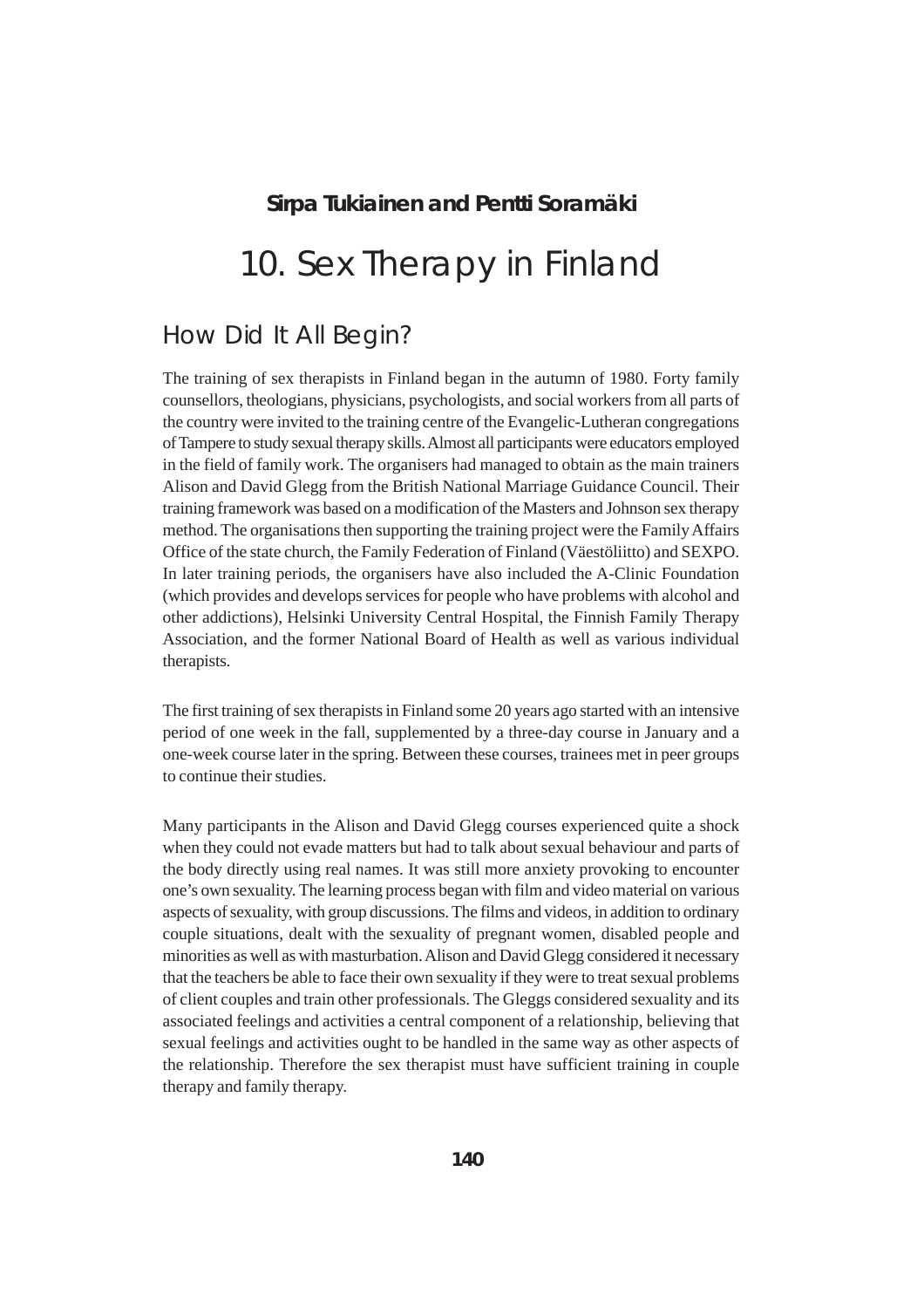Participants in these early training sessions remember them as quite serious and dramatic. The same reactions surfaced again and again later when these new therapists began client work and began teaching people in the field. A sex therapist does not succeed without being totally familiar with his/her own sexuality. Although clients and students may blush and be unable to utter a word, the sex therapist must guide the conversation along unconstrained and reliable channels. The question always exists of how to create a confidential relationship when the topic is sexuality or the most intimate concerns of fellow human beings. Alison and David Glegg encouraged their students to acquaint themselves as broadly as possible with the entire field of eroticism and sexuality, including the commercial side of sexuality, porno stores and sex toys.

The training started in the early 1980s continued in 1984-1985 and 1987-1988. During this period, sex educators, including many of the same people who were in the 1980- 1981 initial session, used skills obtained in their early courses to apply their knowledge for the first time in a sex therapy course organised totally with Finnish resources. Since 1980, considerably more than 100 sex therapists have been trained in Finland, and almost 300 people working in basic health care have received training as sex counsellors. The Jyväskylä Polytechnic has started to give specialised training in sexology for sex counsellors in the fields of social work and health care. The personnel working in basic health care are relatively well prepared for counselling work. Actual therapeutic training has so far been organised in various projects.

The demand for trained sex therapists has been much larger than the supply. One problem is that the couple relationship must be treated as an entity of which sexuality is only one part. Comprehensive therapy often requires expertise in traditional problem areas as well as in sexual problems. The traditional helpers for sexual problems physicians, psychologists, and theologians — have indicated a need for further education in couple and family therapy, because these topics are treated very superficially in the basic education period. If a physician or theologian seeks family therapy training, he or she does not obtain sufficient knowledge and skills about sex therapy. The road to becoming a sex therapist usually involves (1) being trained as a professional social worker, psychologist, physician, theologian, and so on, (2) obtaining professional experience, and (3) then followed by three weeks of family therapy training and one week of training in sex therapy.

### What Kind of Training?

The training in the pioneering phase during 1980-1981 consisted of three seminars (see above). The first seminar started by bringing trainees face-to-face with sexuality by compiling glossaries of sex words, viewing films and videos, and participating in small group work. The various levels of sex counselling were illustrated using the PLISSIT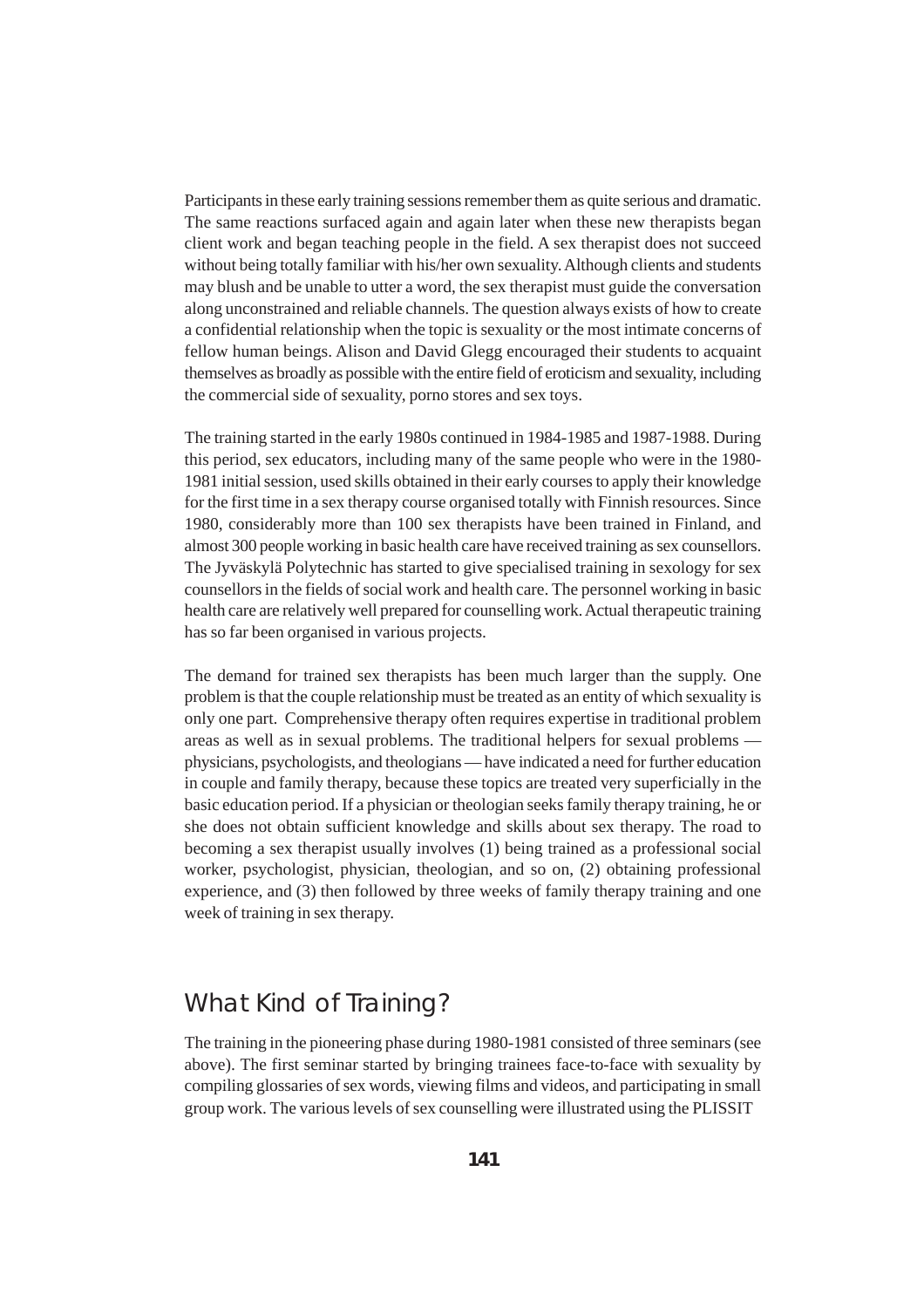model. The term PLISSIT comes from the initials of *Permission*, *Limited Information*, *Special Suggestions* and *Intensive Therapy*.

*Permission* means that client or patient obtains permission from the therapist to have sexual thoughts, fantasies, feelings, and needs. The client or patient is also assured that having such thoughts is permissible and common. Client questions may deal with masturbation, various forms of stimulation or sexual positions, sex toys, or sexually arousing material. A problem may also be that the client considers herself or himself to be deviant because of his or her activities or fantasies. It is also important to give the client permission to have feelings of anxiety, fear, shame, or guilt that may be connected with the activities or fantasies. Giving permission means the normalisation of the client's sexual thinking. This is sufficient for most clients. Asking for permission can be connected with various stages of life. Many young people may directly or indirectly ask for permission for their first sexual intercourse, and older people for continuing their sex lives. Permission must be given in relation to the client's readiness, not according to what the counsellor considers desirable. In conflict situations, permission cannot be given to one partner only.

*Limited Information* means giving information about matters that puzzle the client. These issues can be connected with genital anatomy, physiological reactions, pregnancy, childbirth, diseases, and medication related to sexually transmitted diseases and sexual disturbances, among others. Lack of knowledge often seems to be associated with anxiety and resulting sexual disturbance. Giving information may be greatly anxietyrelieving, especially for mild disturbances.

Problems related to sexuality very deeply concern the body. One's perception of one's own body, or one's masculinity or femininity may be problematic. One may feel one's own genitals are deviant, ugly, or dirty. It may be a relief for the client to see pictures of different genitals; for example, self-examination of her own genitals may be the first step a woman takes to accept her own sexuality. In men, the small size of the penis may be a problem.

Myths and disturbing beliefs concerning sexuality may be inadvertently internalised, and a clear source of these is not always obvious. They are promoted by the social climate or atmosphere, or from negative or controversial attitudes of parents or others. These influences are not always necessarily verbalised. A myth could be produced from a double message like "Sex is dirty, so save it for marriage when it will be clean" or "Sex is beautiful but don't talk about it in the presence of the children." Some sexual beliefs are used for making sex less dangerous and for trying to find a balance when one's own helplessness, fears, and disappointments are too difficult to handle. The purpose of these beliefs is to protect delicate areas in one's mind, to help avoid anxietyproducing closeness, and to keep threatening situations at a distance.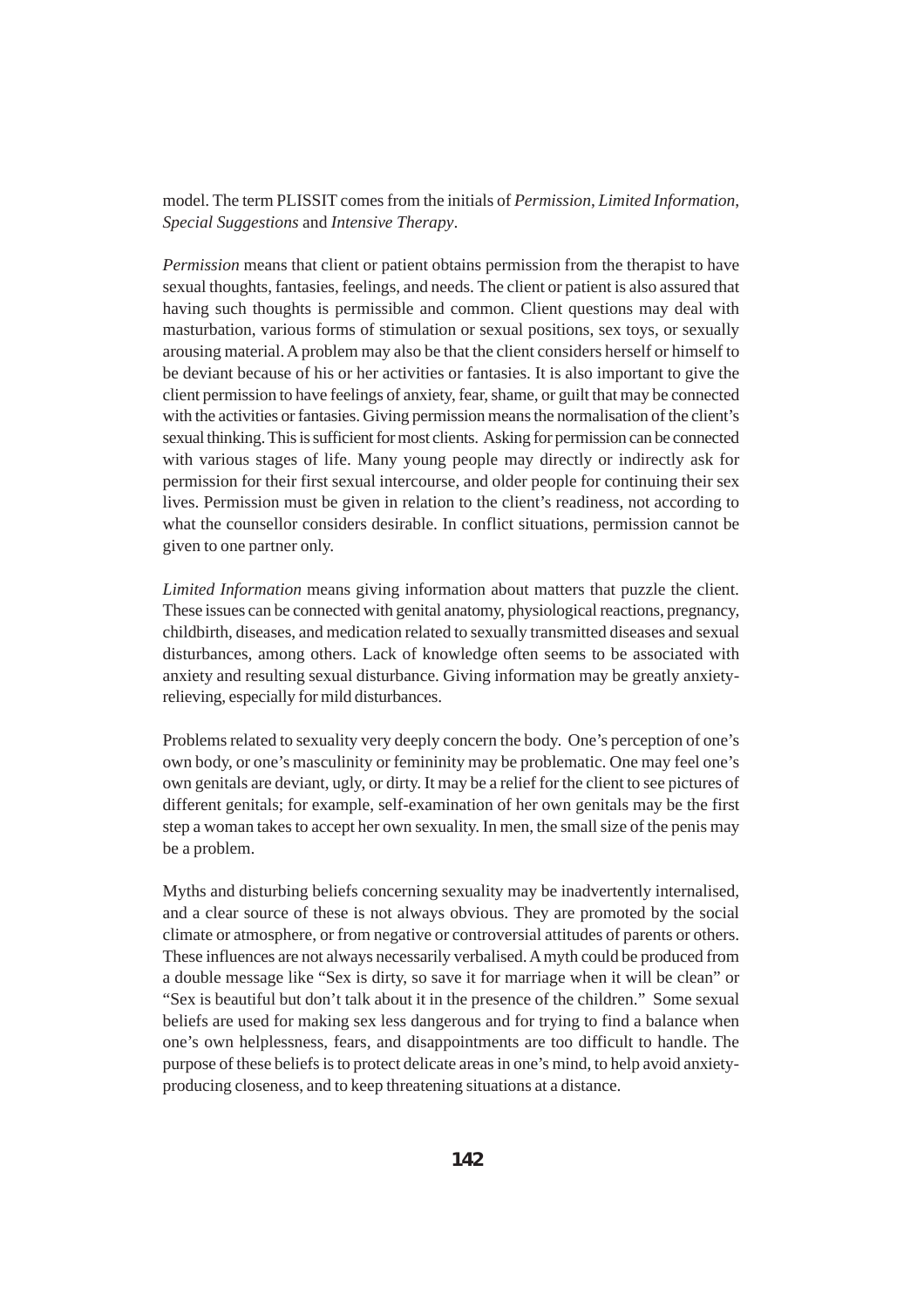*Special Suggestions* (the SS in the PLISSIT model) refer to advice given to a client for improving his or her sex life, for instance, changing one's lifestyle, increasing interaction with one's partner, or carrying out exercises designed to reduce performance pressures. To give relevant advice requires therapists to understand the client's problems adequately and have detailed information about the client's sex life, life situation, and desires for change. In exercises aimed at reducing performance pressures, attention is focused on feelings instead of performance. One issue behind erection problems may be the fear of failure. If one is afraid that the erection may not last, anxiety connected with the fear may block the erection. Exercises can be given to the couple involving a prohibition on intercourse and on touching the genitals and breasts. The clients do not move from possibly arousing sexual feelings to sexual performing, but can instead enjoy their own feelings without pressure.

*Intensive Therapy* refers to a phase where the client or couple has decided together with the counsellor that counselling is not sufficient but that actual sex therapy is needed. This includes various exercises, homework and its follow-up, and analysis aimed at removing various disturbances.

In the training period from 1980 to 1981 training was based on cognitive therapy. The actual sex therapy training concentrated only on treating functional disturbances with the help of a solid theoretical basis, exercises, and supporting material (films, videos, pictures, sex toys). The two subsequent training periods (1984-1985, 1987-1988) were similar in structure to the first seminar. The goal was to acquaint trainees with short therapy models with an emphasis on problem solving according to behavioural and systemic approaches.

## What Is Sex Therapy In Finland?

Sex therapy can be defined as short therapy, the goal of which is solving the sexual problem or problems regardless of the therapeutic model or combination of models. Very often the basis is the short therapy method developed by William Masters and Virginia Johnson for the treatment of functional disorders. Before Masters and Johnson's model was developed, all sexual problems, including functional disorders, were approached using psychoanalytic frames of reference. Psychoanalysis usually means long-term work requiring several years. After psychoanalytic treatment, the client may understand the background of his or her functional disorder(s), but the symptom remains unchanged.

Sex therapy is considered to be one application of behavioural therapy. Although sex therapy has been developed for the treatment of functional disorders in clients' sex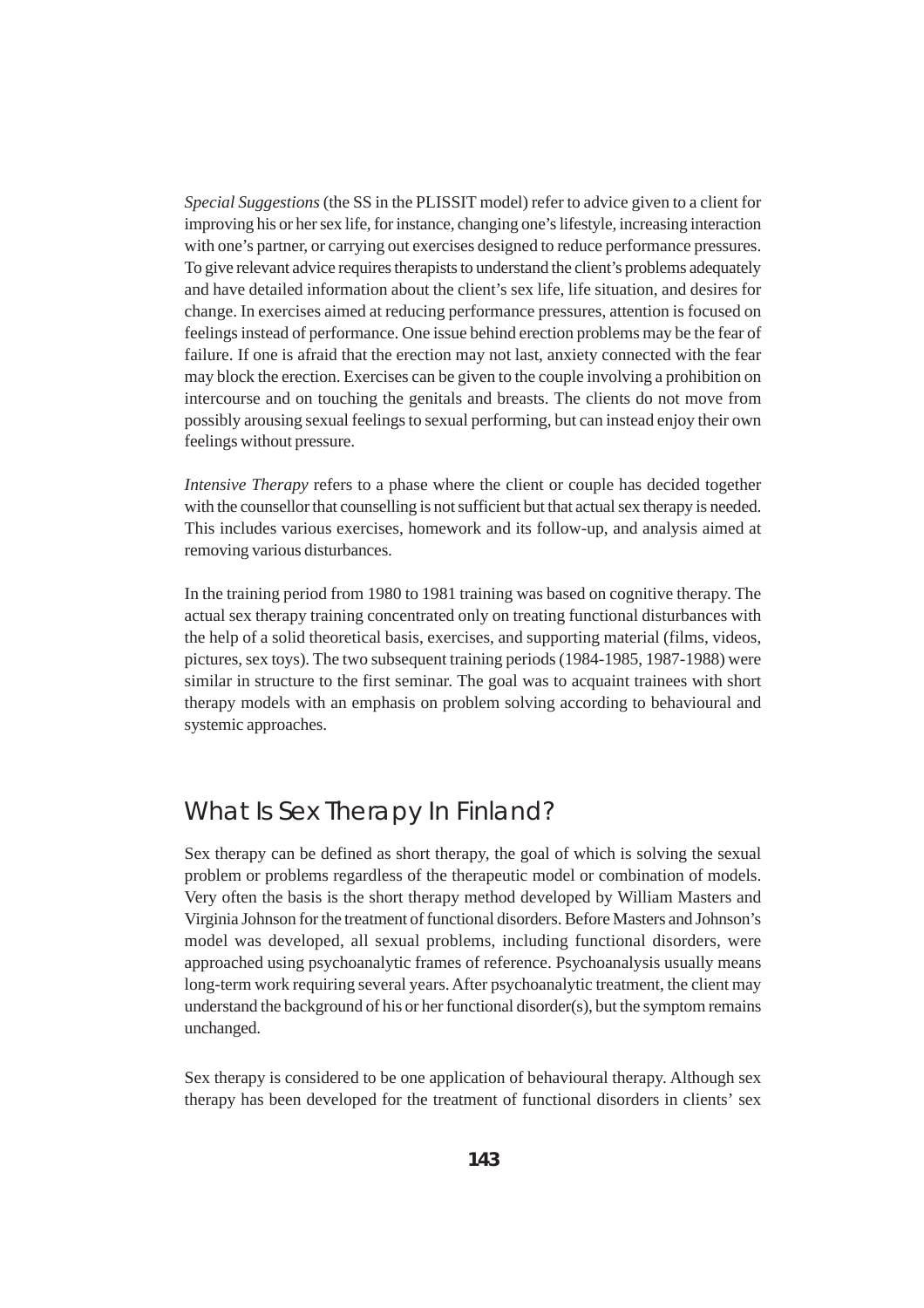lives, its exercises can also be used diagnostically, as part of other couple or familytherapy, and for enriching a couple's relationship. The exercises easily bring to the surface the couple's internalised feelings, concepts, and beliefs, and help focus on problem areas.

Sex therapy is primarily couple therapy, but attempts have been made to treat various functional disorders in group settings. A Finnish version of the developmental model of the sexual relationship called SEX-IMM has been created and has been carried out in group therapies, although relatively little thus far.

### **The sex therapy includes:**

1) Treating functional disorders of sexual behaviour through structured behaviour-guiding exercises;

- 2) Giving information;
- 3) Helping both partners realise that the couple's functional problem is a "shared problem" and that both people are responsible for its treatment;
- 4) Creating an atmosphere where the client's attitudes can change from negative to positive;
- 5) Helping clients eliminate performance pressures;
- 6) Developing the client's interaction skills;
- 7) Lifestyle guidance.

Sex therapy based on the Masters and Johnson model combines psychodynamic understanding of sexual problems with behavioural guidance. Although therapy proceeds in a structured way, therapy does not apply the model in a mechanical way. Instead, throughout the whole therapy, there is open discussion of sexuality and its associated feelings and attitudes. Because the therapist encourages the expression of these feelings, an atmosphere is created in which change is possible. Therapy can be augmented according to client needs or the counsellor's training, for instance, by contact and relaxation exercises, massage, music therapy, or visualisation with the help of Gestalt therapy or the new form of short therapy gaining popularity in Finland, NLP (neurolinguistic programming).

The sexual response sequence can be divided into three separate phases: 1) desire, 2) arousal, and 3) orgasm. Possible disturbances can therefore be placed within one of these three phases. Disturbances at different levels of intensity can occur in each stage, and treatment should be selected according to the quality and difficulty of the disturbance. Usually the first stage is most difficult from the perspective of treatment and the last is the easiest. Sex therapy can be used in the treatment of disturbances in all three phases.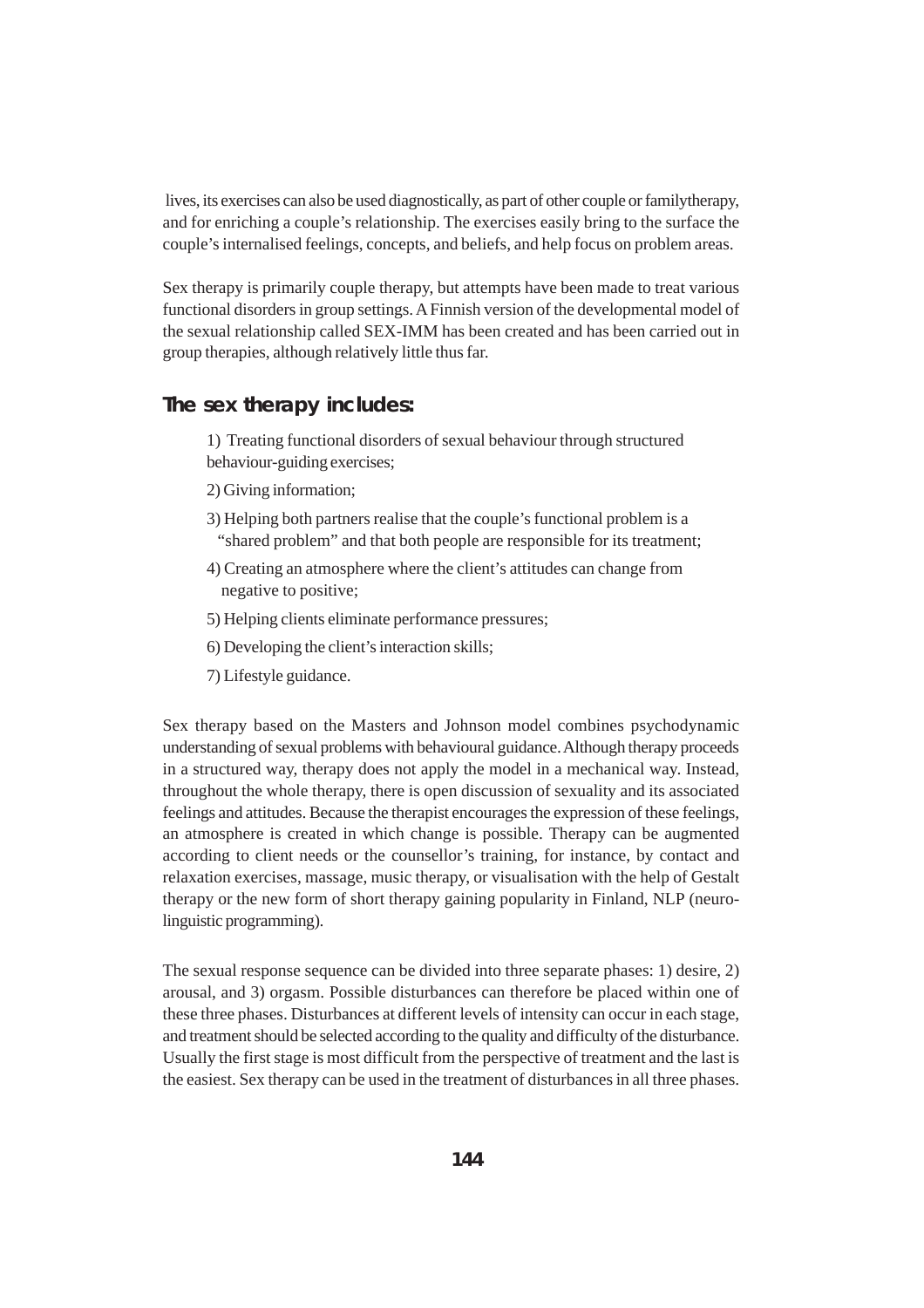However, this three-phase classification does not apply to involuntary spasms in the genital area, such as vaginismus in women. Such symptoms do not block desire or orgasm but can make intercourse painful or impossible. These symptoms also are very suitable for treatment with sex therapy. About 15% of problems connected with a lack of desire can be treated by means of sex therapy.

Sexual counselling provided by the basic social and welfare services concentrates on giving *permission* and *limited information* according to the PLISSIT scheme. The *special suggestions* part of PLISSIT belongs partially to sexual counsellors. *Intensive therapy* is, as its name indicates, expressly sex therapy.

## What qualities are needed of a sexual therapist?

Sex counselling and sex therapy require that professionals being trained should have adequate knowledge of sexuality and have an attitude that prepares them for facing sexual matters.



**Figure 1. The distribution of client cases to the different levels of sexual work** The basis of a sex therapist's work includes his or her life experience, training, and a professional frame of reference as well as his or her view of the human being. It is difficult to measure results when working in human relations, but the essential concern is always with change. The therapist's attitude towards change affects his or her work, interpretations, and intervention methods. One may approach problems in a broadbased manner or in a focused way by opening up the bundle of problems layer by layer. The decisive issues are how the therapist defines the problem, what kind of a therapeutic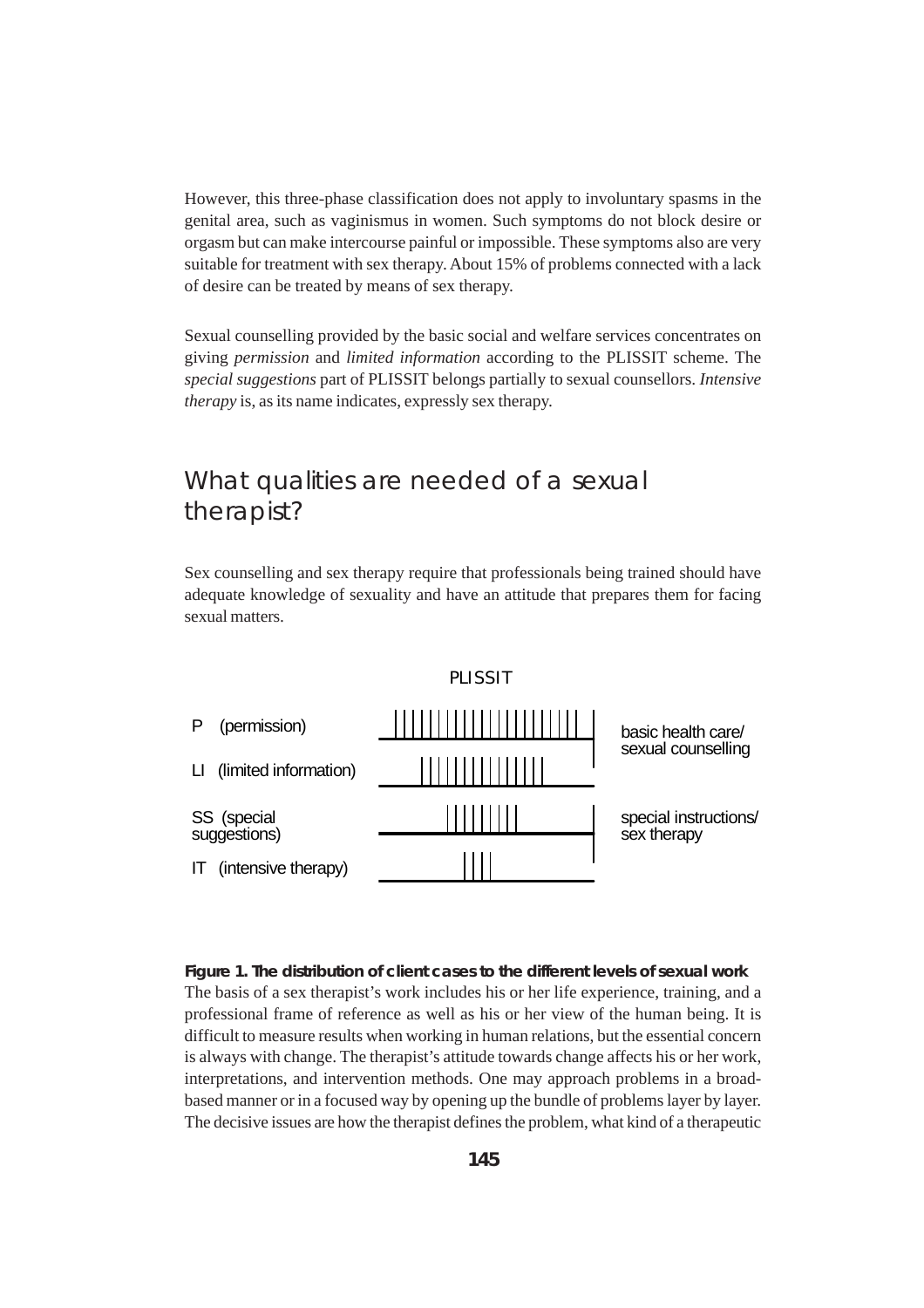#### **Figure 2. The subjective prerequisites of a worker**



method the therapist finds possible, and whether the therapist approaches the problem from the perspective of the individual client and his/her personality structure and patterns of social interaction.

In working with sexual problems, the therapist's basic attitude is important: if the therapist him or herself is open and positive, he or she may use this positive attitude to build a new, positive model and give permission to experiment with new activities. The first step towards success centres on one's relation to one's own sexuality. After this, it is good to broaden one's own perspective and understand that what one feels is sexually significant for oneself is not necessarily the same as what another person considers significant.

A sex therapist is required to be neutral and objective as an educator and client worker. He or she should be prepared to deal with problems of gender and sexual identity, and with variations of sexual desire such as transvestism, fetishism, or sadomasochism. If the client has committed sex crimes, a larger network of authorities is often needed to deal with the situation.

Therapists and clients both have their own social and emotional background and surroundings that contain myths, taboos, values, and prejudices. Clarifying and understanding these myths in the context of problematic sexual situations is as important as clarifying the backgrounds of disturbances arising from functional factors, diseases, or medications.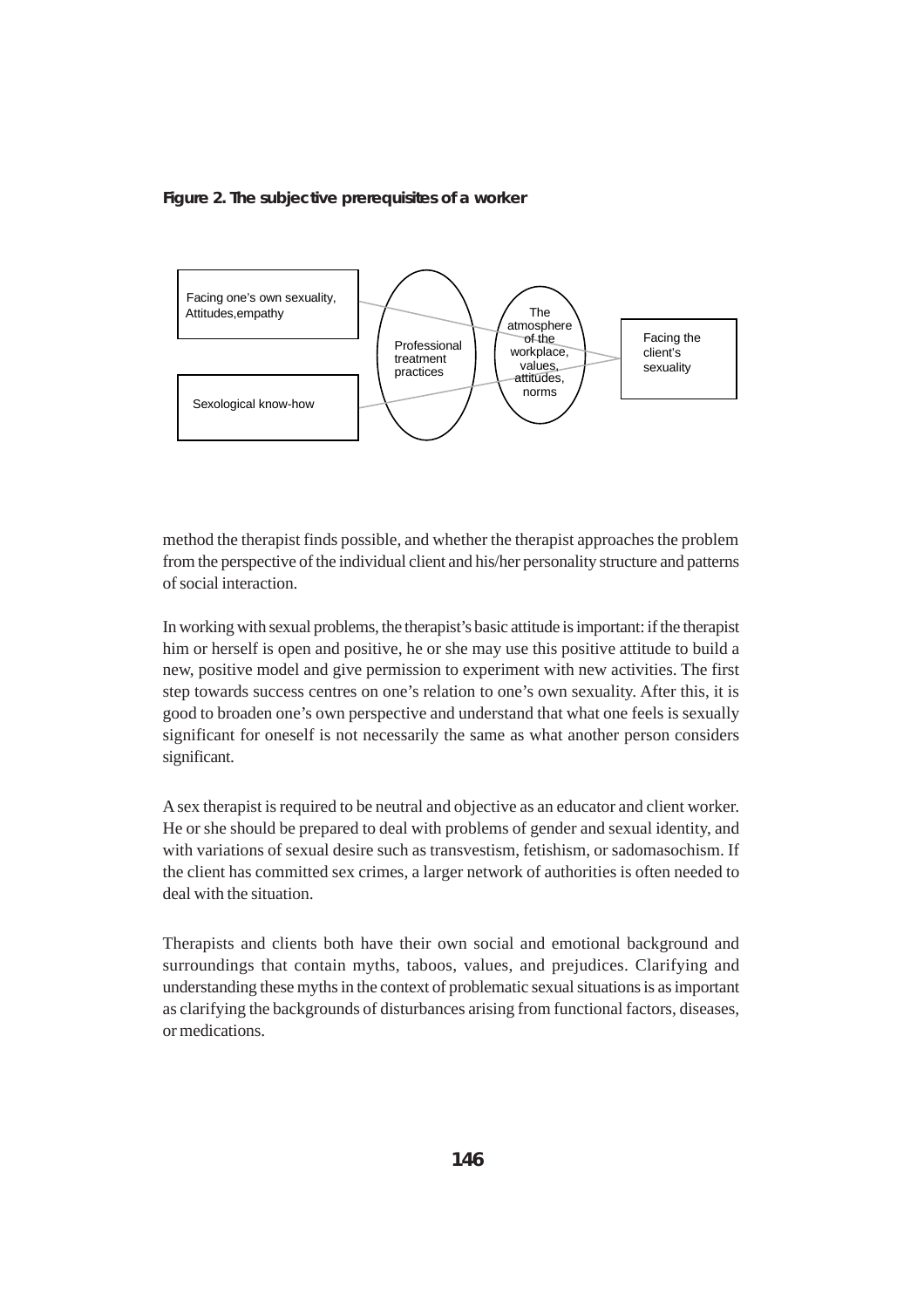### Who Seeks Sex Therapy?

The couple seeking sex therapy is expected to have a basically stable relationship. Therapy can help those who do not have any organic reason for their sexual disturbances. The disturbances are classified in Finland mainly according to the Masters and Johnson schema. According to this, the functional disturbances in men include problems with erection or are connected with premature ejaculation or an inability to ejaculate. About 20% of men of ages 40-70 in Finland quite often have problems with erection. Only 5- 10% seek treatment, although most could be helped with therapy and/or medication.

Smoking is the most common lifestyle reason for problems with erection. The next most common reason is being overweight, and the third most common is excessive use of alcohol. The reason behind erection problems is most often a disturbance of blood circulation (70%). The proportion due to psychological reasons is 10%, and the proportion due to hormonal problems is half that. Erection problems are being treated at various potency clinics throughout the country. Urologists also help. The best treatment results are achieved through co-operation between sex therapists and physicians. Physicians are seeking training in sex therapy more actively than earlier.

According to the Masters and Johnson classification, women's problems include vaginismus, painful intercourse, and disturbances in achieving orgasm in intercourse or while masturbating. According to an American study (Hite) 70% of women are bothered by a lack of orgasm. According to Finnish results, 5% of women never achieve an orgasm, one third have difficulties of some degree in achieving orgasm, and almost two thirds achieve orgasm fairly regularly. Lack of desire is a common disturbance of sex life for both women and men.

The most common questions from couples seeking help deal with "How, When and How Often?". It has been noticed that routines make sexual relationships stale. Foreplay, intercourse and afterplay, if repeated according to the same pattern, may disturb the functioning of one's sex life. Men tend to be more straightforward in their approach than women. In deciding on the frequency of intercourse, problems could be solved, for instance, in such a way that the partner desiring more frequent sex can decide on two days per week and the partner wanting less frequent sex on, for instance, five days per week. A different daily rhythm of the partners can produce other difficulties besides stress. People living in a couple partnership must get the courage to demand privacy and time for themselves in spite of work, children, or grandparents possibly living in the same household. It is very common that either one of the partners is still dependent on his/her parents and does not have the courage to demand an independent and stable sex life. The attitudes of the childhood home, inhibitions, and secrecy can have a long-term effect. Sexuality can also be used to dominate, blackmail, reward, and humiliate. Both partners of couples entering therapy are required to want change and to be motivated to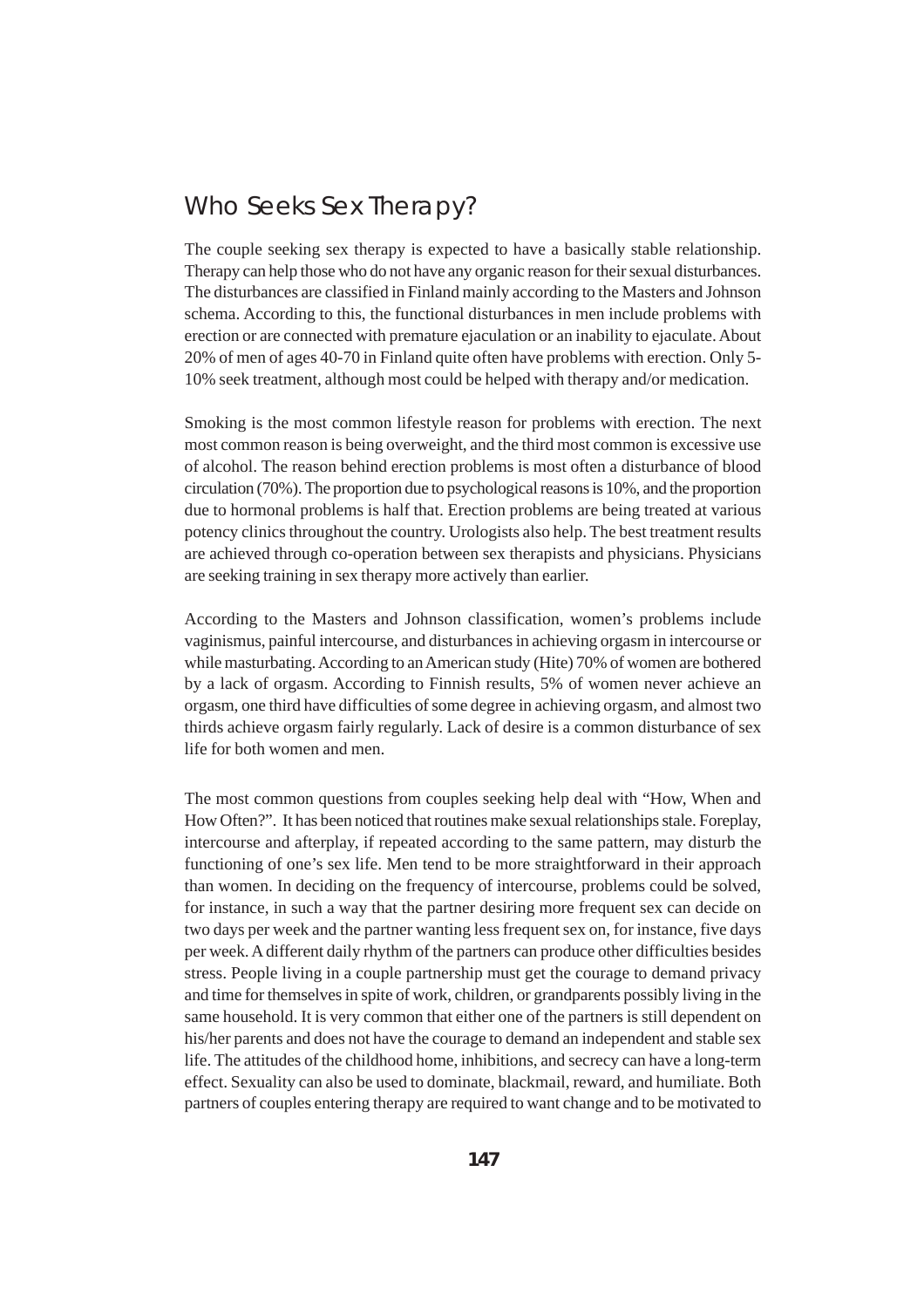work toward it. They also have to be motivated to seek therapy by reserving enough time for the treatment (therapy visits and home exercises). Starting therapy also requires that both partners refrain from outside sex relationships and avoid excessive alcohol use during the treatment.

In sex therapy, the therapist first attempts to create a positive atmosphere in which it is possible to change attitudes. The responsibility for treatment is divided between both partners. The goal of treatment is to abolish pressures to perform and to increase interactive skills. A central part of treatment consists of exercises carried out at home and their analysis in therapeutic sessions. The preconditions for beginning sex therapy are clearly delineated.

### **The criteria for beginning the treatment are the following:**

1.The couple relationship is basically stable. Both partners want to continue the relationship, and both partners obtain some kind of satisfaction from it. This can be checked by asking clients about the following:

- Opinions about positive and negative aspects of the relationship;
- Information about the use of common leisure time and satisfaction with how that time is used;
- Opinions about the ability of both partners to act independently;
- The frequency of quarrels and the method of settling them;
- •To what extent each partner considers the other partner as physically attractive, i.e., approves of the other one's physical appearance.

2. The disturbance can be classified according to the Masters and Johnson classification (with the addition of dysfunctions in the arousal phase of the female partner).

3. No organic cause underlies the disturbance. The therapist must clarify effects of possible illnesses and of medications, disabilities, or surgical operations. Furthermore, it is important to clarify the use of alcohol and other intoxicating drugs. If there is even the slightest reason, it is necessary to consult a physician or refer the client to one for a more detailed examination. Such referrals are always needed in cases of painful intercourse (dyspareunia) and vaginismus or other cramps of the perivaginal muscles.

4. Neither partner is deeply depressed. The problem is not the type of depression but whether or not enough energy remains for the treatment.

5. Both partners want change and are motivated to work. This is the most important of all criteria. Additionally, it is important that one partner does not bring the other one to treatment but that both are able to perceive the problem as a common one and affecting both.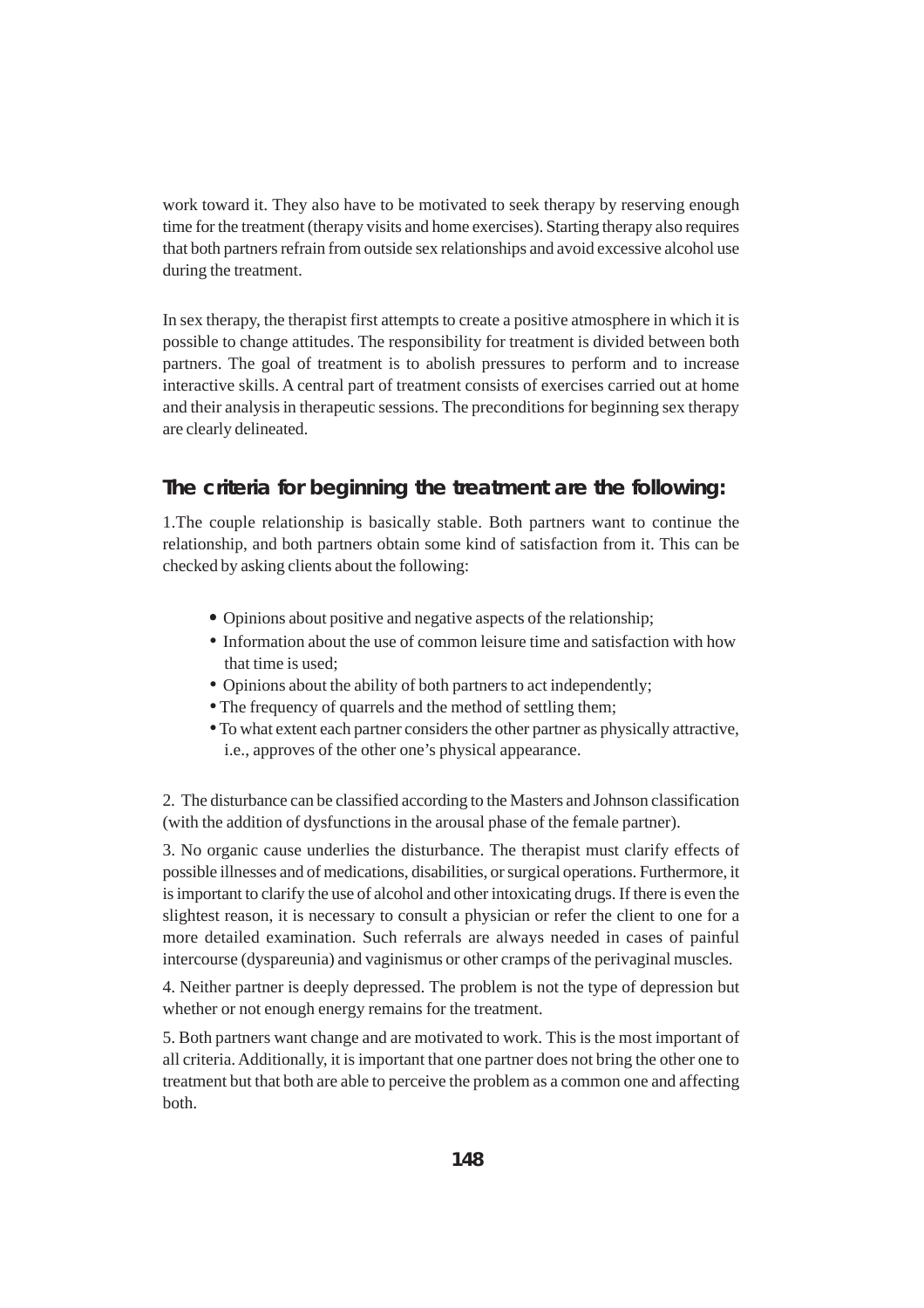6. Both consider the problem as sexual. If partners disagree about what their problem is, it is necessary to help the partners to reach an agreement or to choose the problems they want to work on first.

7. Both are ready to reserve the required time. It is very important to clarify with clients the extent of their commitment. Sometimes it is necessary to clarify in detail the home conditions of partners and help them find the time for the exercises (3 times per week).

8. Secrets between the partners must not become too great an obstacle for the therapist to treat the client couple. Individual interviews may reveal facts that the other partner does not know. It is important to ask the client for information about these kinds of secrets, and encourage the client to discuss them with the partner.

9. Neither one has an outside sexual relationship during the treatment. This point is important to emphasise because as the treatment progresses step by step, an external sexual contact may destroy the progress made.

10. Neither partner uses too much alcohol. Too heavy drinking may block all sexual response and directly affect erection and the ability to reach an orgasm.

Several different modes of work have been created, from therapy sessions on the Internet, to weekly meetings, to open care based on exercises. We will next explain the method of working in open care.

In the beginning, the couple and the therapist become acquainted with each other, and the couple defines the problem as accurately as possible in a common session. Next, both come to give their sexual histories in a meeting of about one and a half to two hours. These sexual histories can be taken also while both partners are present with the so-called focusing technique. In this, the starting point is the problem presented by the client couple, which is subsequently illuminated by the sexual histories.

After the initial discussions the therapist and couple discuss together their most important goals: what questions will be focused on, will an agreement be signed about the beginning of sex therapy, and what kind of exercises will be used to begin the treatment. Now almost without exception the sessions start with showering exercises, which help the partners become comfortable with nakedness and intimacy. A series of pictures about sexual reactions and anatomy are shown. Caressing exercises (Sensate focus I and II) are carried out at home afterwards according to the instructions and the results are analysed weekly in meetings. Sensate focus III is an exercise in caressing the genitals with an orgasm as its goal. It has proven to be a useful additional exercise for partners who are extremely anxious or who require slower progress. At the end, a decision is made about the start of symptomatic treatment if it is seen as necessary. There is a specific treatment for each type of sexual problem.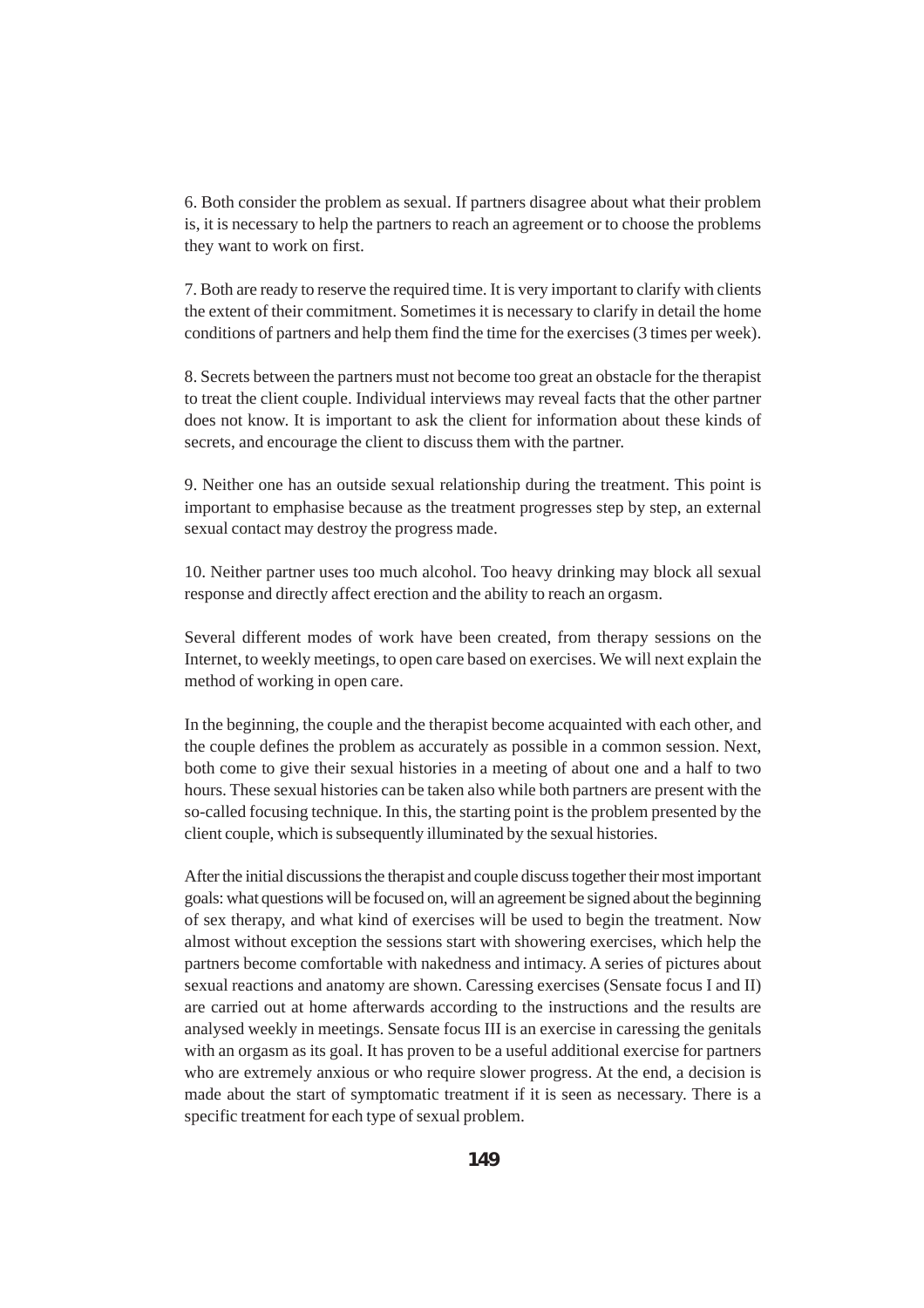# An example of the treatment of a symptomatic disturbance

One of the most common and most easily treated functional problems is premature ejaculation by the man. A man suffers from premature ejaculation when he would like to continue longer with intercourse but for various reasons is unable to do so. Therapists have rejected definitions based on the length of time between intromission and orgasm, or the frequency of orgasm. The disturbance can be treated with the squeeze technique and many other ways, but also by using masturbation. Marilyn Hahn and Jay Mann (University of California, Medical School) have developed an eight-point masturbation program that is also used in Finland.

In the first phase the man has to masturbate with a dry hand until he is able to continue for 15 minutes. After that, he masturbates using a moisturiser, again aiming at continuing for 15 minutes. In the next phase, the partner masturbates the man in a similar way. The partners proceed from genital caressing to intercourse and the woman takes a position above the man. The man is allowed to move only as much as is needed to maintain his erection for 15 minutes. When this goal has been reached, the man lies motionless under the woman and she moves gently until the 15-minute goal is achieved. If necessary, the squeeze technique can be taught to the couple.

In the penultimate phase, the same positions are maintained and both move gently until the man lasts 15 minutes. In the last phase, the couple attempts full sexual intercourse with the goal of lasting at least 15 minutes. The couple carries out the exercises according to their own time schedule and receives instructions from the therapist in sessions that are analysed together.

### Where to obtain sex therapy

Sex therapists in Finland work in family health centres, church family counselling centres, A-clinics, rehabilitation institutions, and public mental health clinics as well as in prisons and prison mental hospitals. Private practitioners also offer sex therapy. A register of sex therapists is maintained by SEXPO, the Family Federation of Finland, and the Finnish Association for Sexology. The Finnish Association for Family Therapy also has a register of members with training in sex therapy.